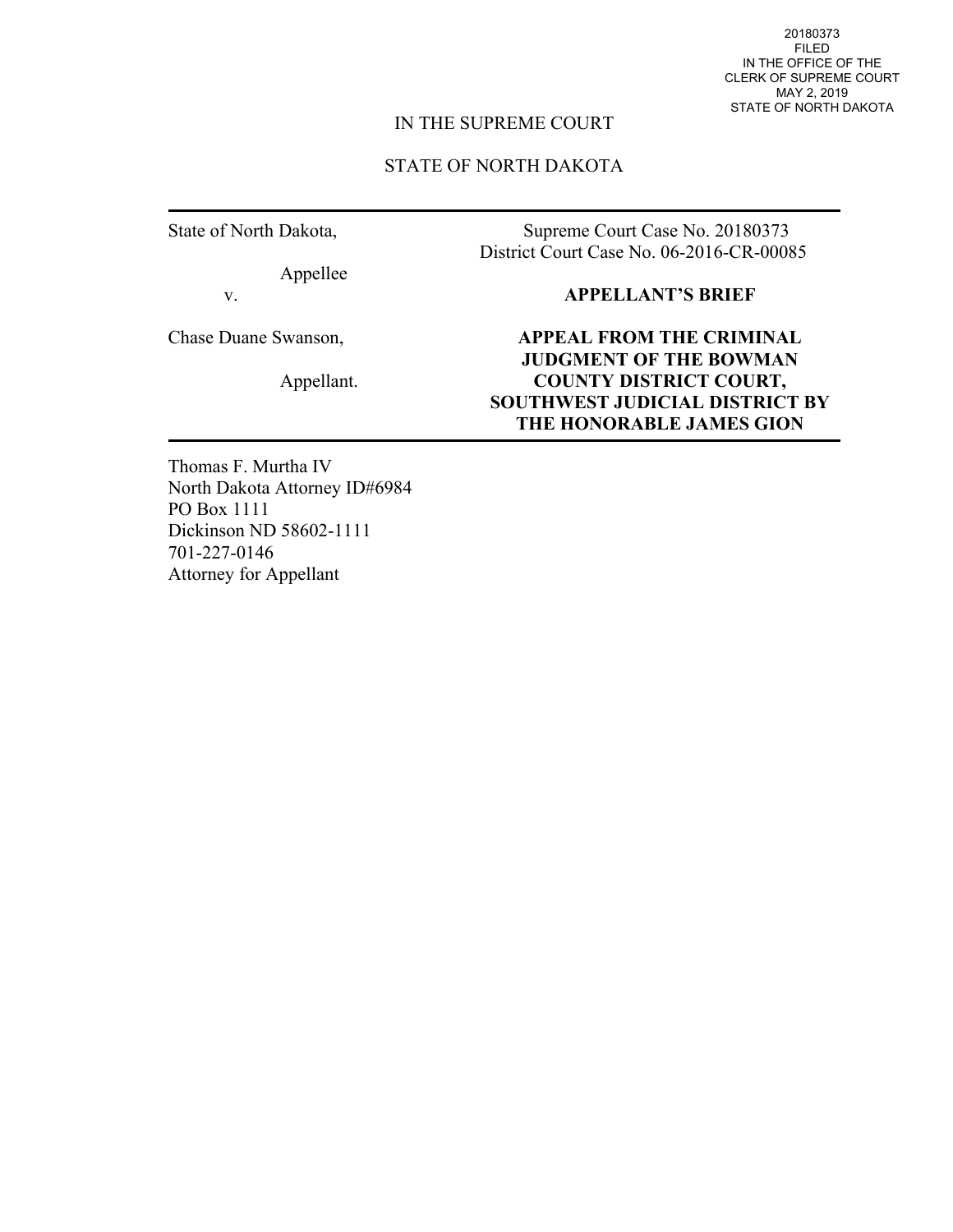# [¶1] TABLE OF CONTENTS

| By paragraph                                                                                                                                                                                                                                                                      |  |
|-----------------------------------------------------------------------------------------------------------------------------------------------------------------------------------------------------------------------------------------------------------------------------------|--|
|                                                                                                                                                                                                                                                                                   |  |
|                                                                                                                                                                                                                                                                                   |  |
| Did the jury instructions misinform the jury on culpability and is the Third Amended<br>Information defective because under the definition of "knowingly" it is not possible to<br>agree for the purpose of committing a conspiracy to "knowingly" cause the death of<br>another? |  |
|                                                                                                                                                                                                                                                                                   |  |
|                                                                                                                                                                                                                                                                                   |  |
|                                                                                                                                                                                                                                                                                   |  |
|                                                                                                                                                                                                                                                                                   |  |
|                                                                                                                                                                                                                                                                                   |  |
|                                                                                                                                                                                                                                                                                   |  |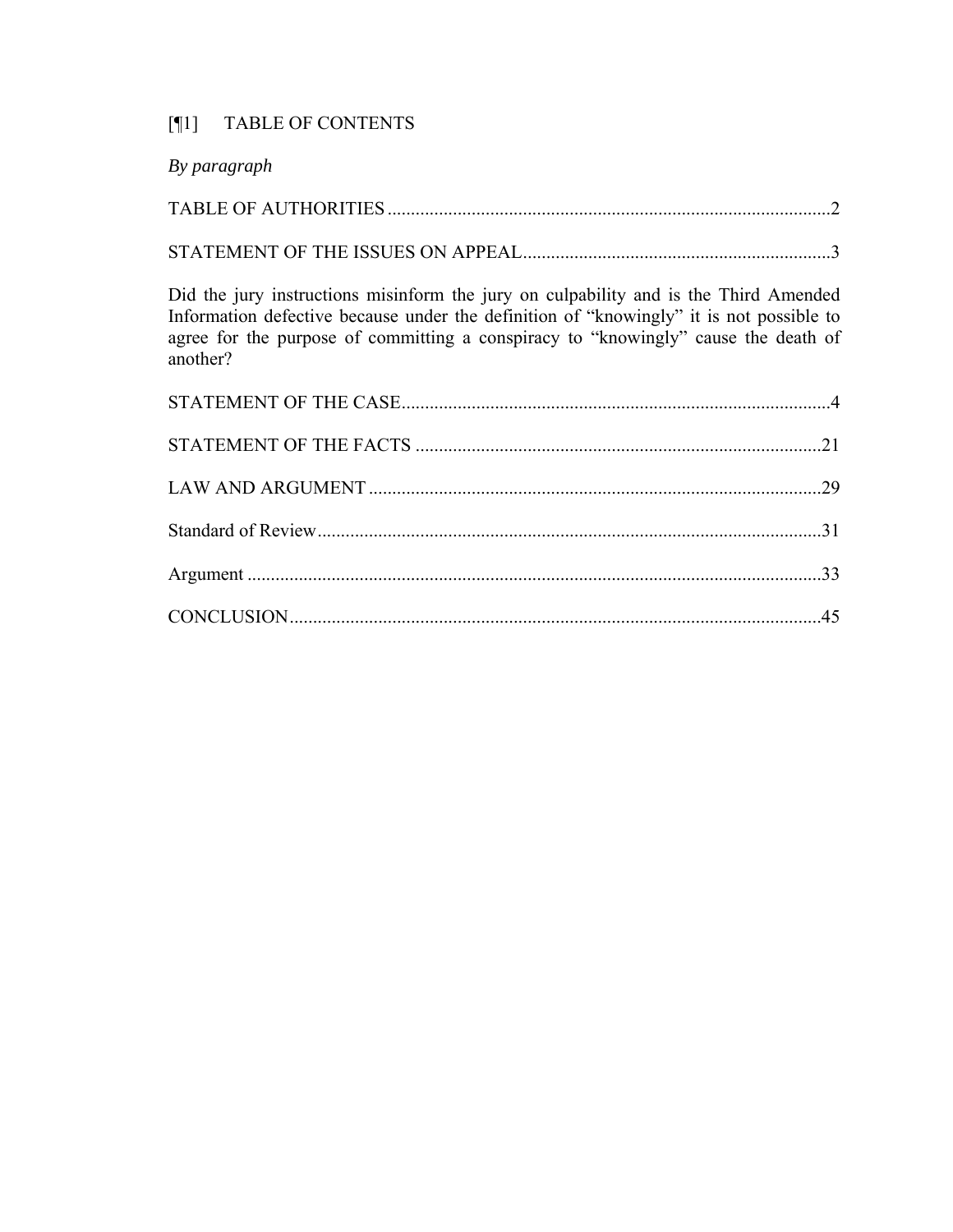# [¶2] **TABLE OF AUTHORITIES**

## **UNITED STATES SUPREME COURT**

| Yates v. U.S.,                    |
|-----------------------------------|
| Stromberg v. California,          |
| <b>NORTH DAKOTA SUPREME COURT</b> |
| City of Bismarck v. King,         |
| Dominguez v. State,               |
| State v. Anderson,                |
| State v. Bertram,                 |
| State v. Borner,                  |
| State v. Frankfurth,              |
| State v. Gunn,                    |
| State v. Keller,                  |
| State v. Montplaisir,             |
| State v. Olander,                 |
| State v. Pavlicek,                |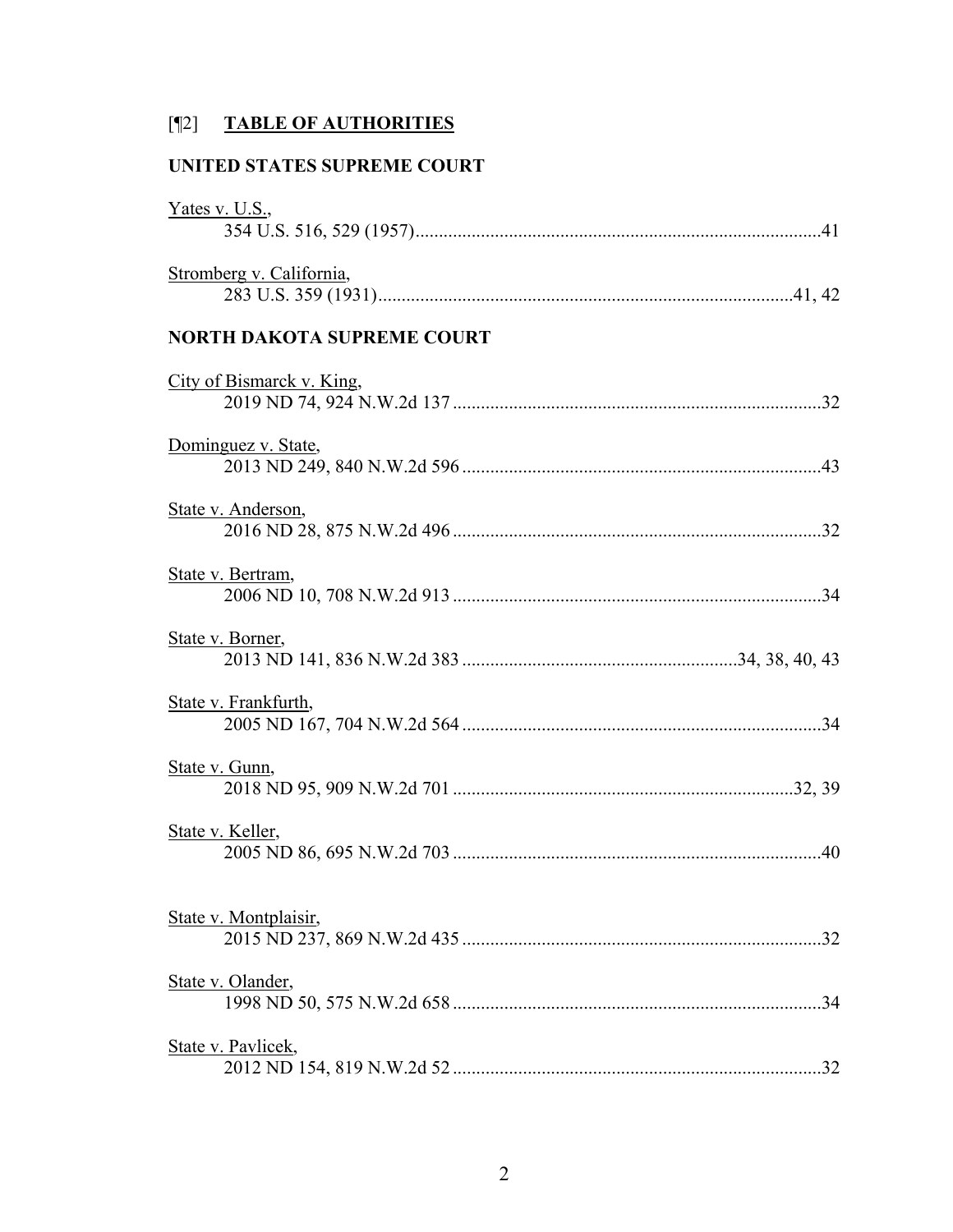| State v. Rambousek,              |
|----------------------------------|
| State v. Rufus,                  |
| State v. Samshal,                |
| State v. Wilson,                 |
| <b>GEORGIA</b>                   |
| Jones v. State,                  |
| <b>NORTH DAKOTA CONSTITUTION</b> |
|                                  |
| <b>NORTH DAKOTA CENTURY CODE</b> |
|                                  |
|                                  |
|                                  |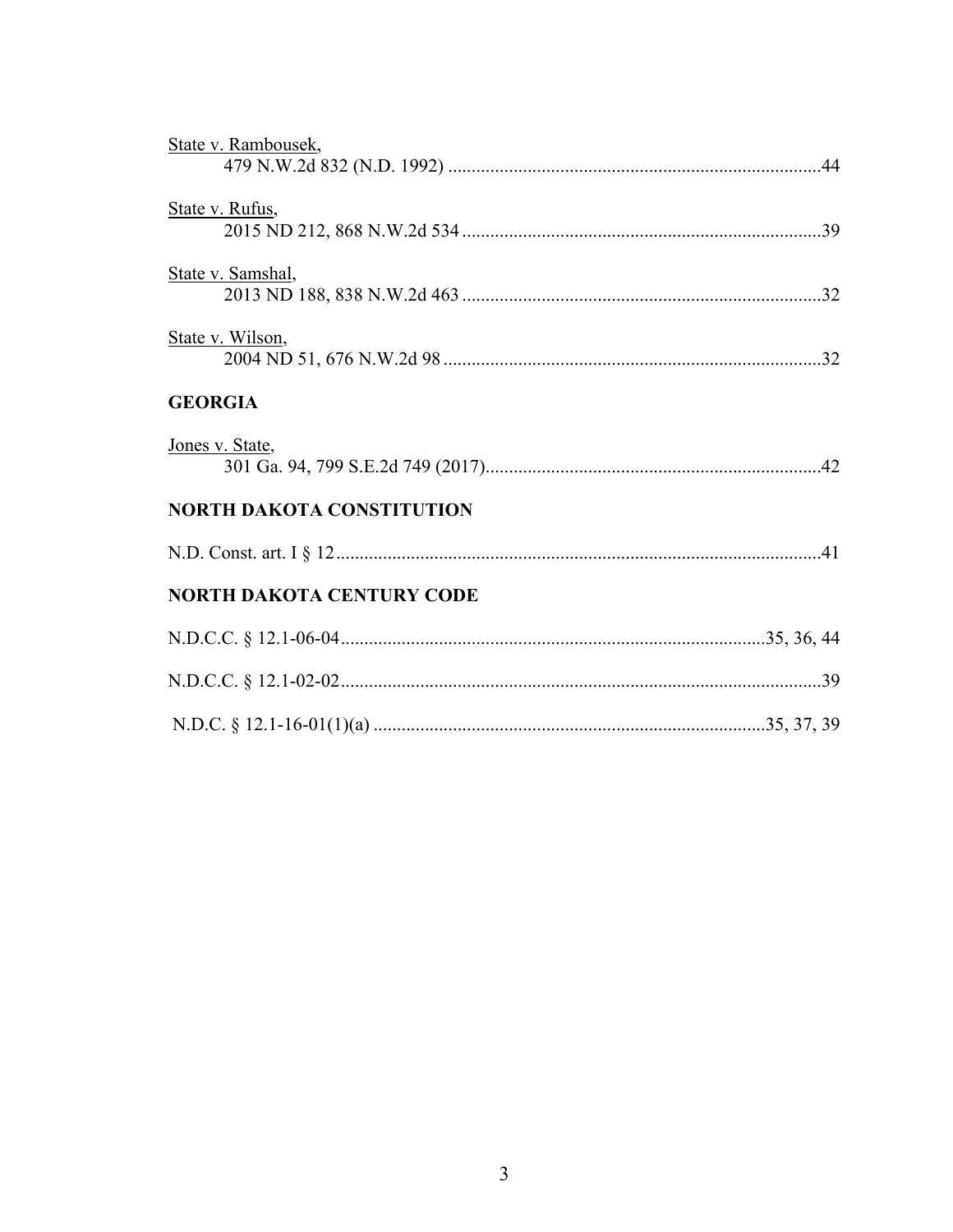#### [¶3] **STATEMENT OF THE ISSUES ON APPEAL**

**Did the jury instructions misinform the jury on culpability and is the Third Amended Information defective because under the definition of "knowingly" it is not possible to agree for the purpose of committing a conspiracy to "knowingly" cause the death of another?** 

## [¶4] **STATEMENT OF THE CASE**

[¶5] This is a direct appeal from the Criminal Judgment dated November 21, 2018 in Bowman County District Court in the case of State of North Dakota v. Chase Duane Swanson, 06-2016-CR-00085. Index #440. The co-defendant, Madison West, was charged in the case of State of North Dakota v. Madison Beth West, 06-2016-CR-00086, 20180358, currently on appeal to the North Dakota Supreme Court.

[¶6] An initial complaint was filed on September 1, 2016 charging Mr. Swanson with Conspiracy to Commit Murder, a class AA felony, Theft of Property, a class C felony, and Felon in Possession of a Firearm, a class C felony for acts alleged to have occurred on or about August 20, 2016.

[¶7] Mr. Swanson was found eligible for appointed counsel on September 11, 2016 and attorney Steven Mottinger was assigned to represent Mr. Swanson on September 16, 2016. Index #11; Index #14.

[¶8] Mr. Swanson filed a written waiver of the preliminary hearing and entered a not guilty plea on November 8, 2016, the Court granted the same by Order filed November 10, 2016. Index #35; Index #37.

[¶9] A Notice of Pretrial and Jury Trial was filed on November 14, 2016 assigning District Court Judge Dann Greenwood and scheduling the case for pretrial conference on February 14, 2017 and jury trial on February 22, 2017. Index #39.

[¶10] On December 20, 2016, the Bowman County State's Attorney filed a letter to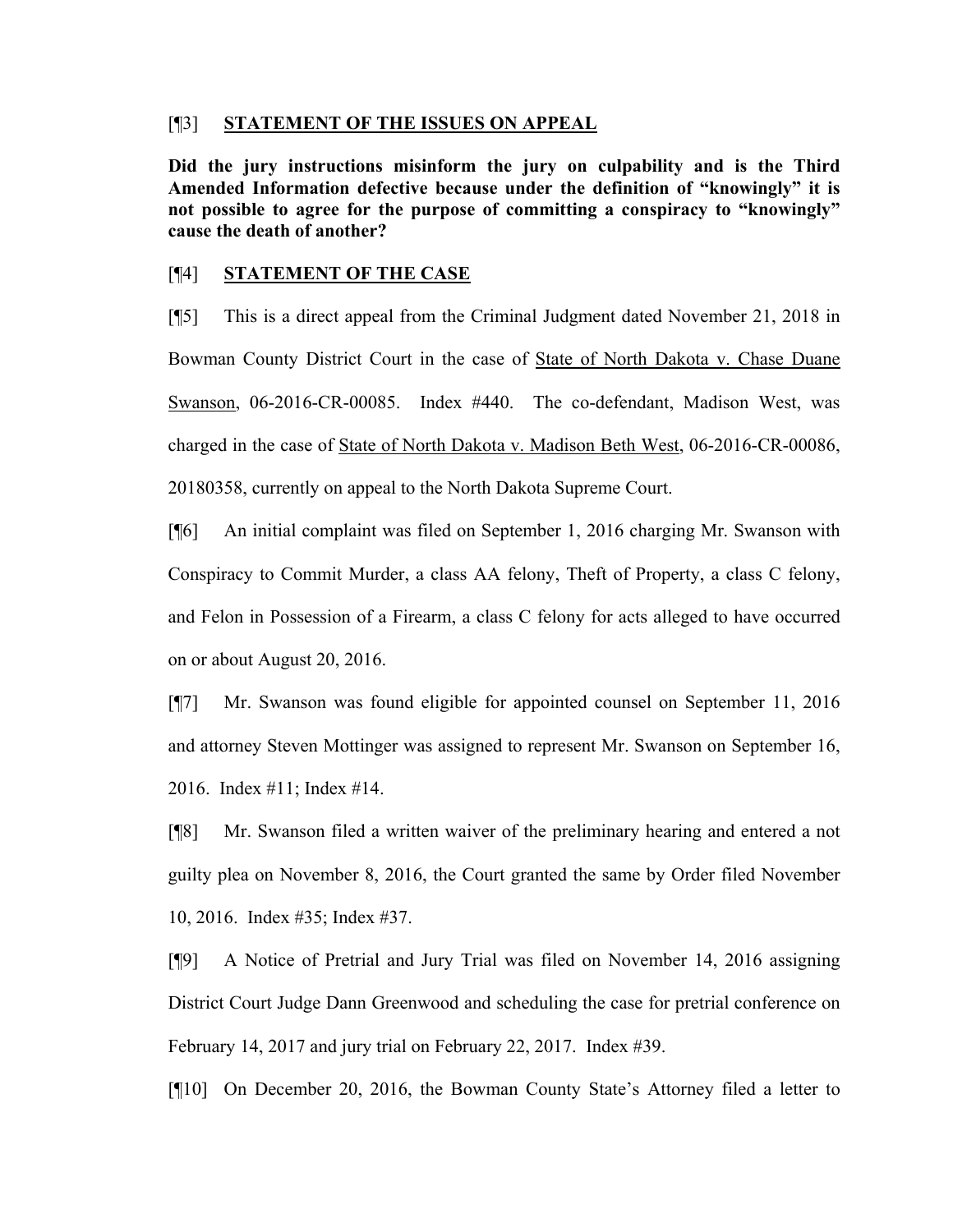Judges Greenwood and Gion asking "what the Court's intentions were with regard to who is presiding and how we go forward in having the hearings track together?" Index #41. On December 20, 2016 Judge Greenwood recused himself. Index #43. On December 21, 2016 Judge James Gion was assigned to the case. Index #44, Index #45.

[¶11] The State filed an amended criminal complaint on February 28, 2017, an Information on February 9, 2017, and an amended Information on February 16, 2017. Index #49; Index #51, Index #52.

[¶12] Mr. Swanson substituted counsel for attorney Thomas F. Murtha IV on June 14, 2017. Index #72.

[¶13] Mr. Swanson filed a motion for relief from prejudicial joinder on August 18, 2017. Index # 96. The District Court denied the motion by Order filed September 29, 2017. Index #106.

[¶14] On December 11, 2017 the District Court filed an Order to change the location of trial. Index #128.

[¶15] On December 21, 2017 the State filed a Second Amended Information. Index #136.

[¶16] On January 25, 2018 the State filed a Third Amended Information. Index #183.

[¶17] Mr. Swanson filed written proposed jury instructions on February 11, 2018. Index #202.

[¶18] Mr. Swanson objected to the District Court's jury instructions during trial and submitted a brief. Index #205.

[¶19] A jury trial was conducted in Stark County from February 12-22, 2018 finding Mr. Swanson guilty on all counts. Index #440 (Amended Criminal Judgment). On the

2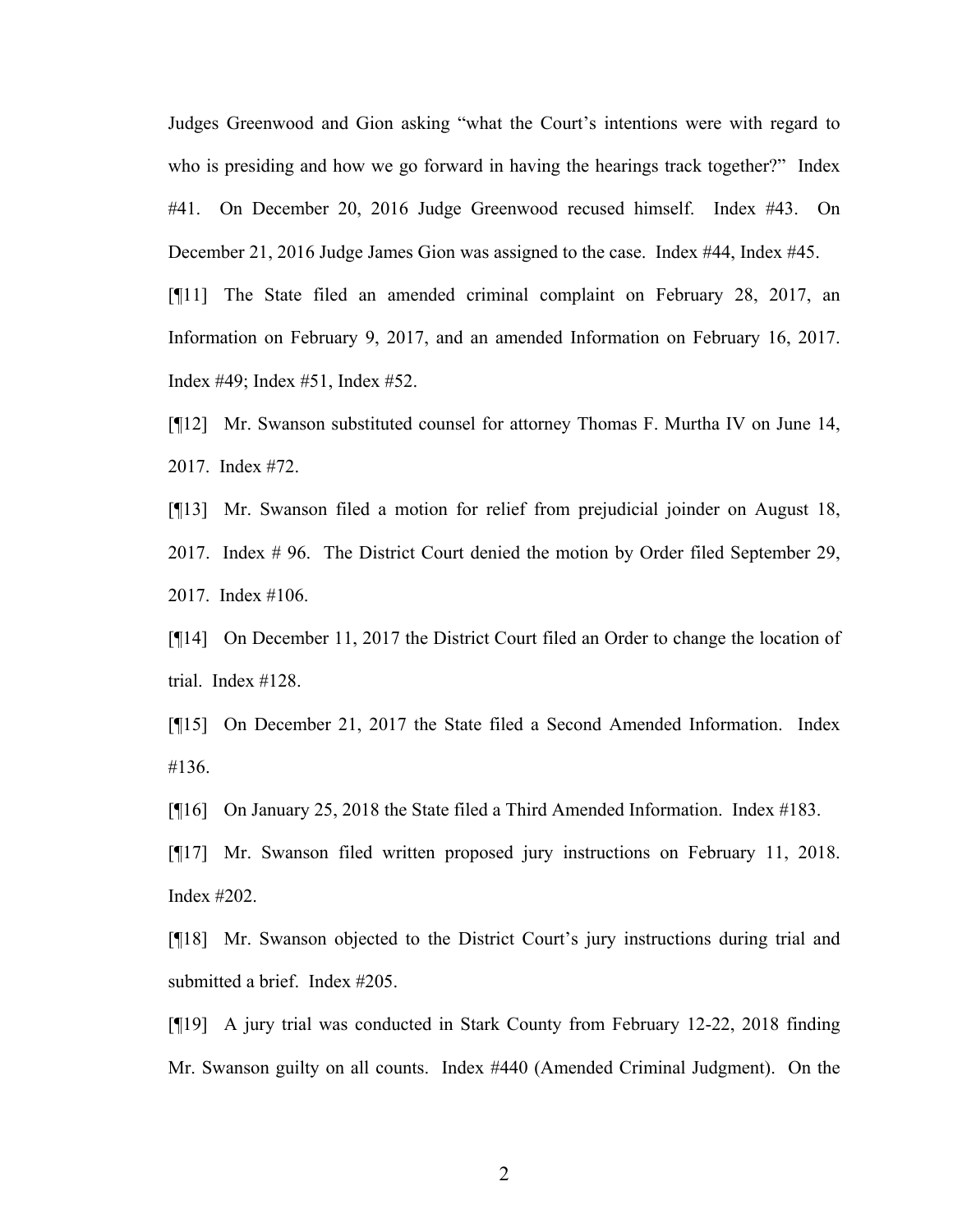Conspiracy to Commit Murder charge Mr. Swanson was sentenced to the custody of the North Dakota Department of Corrections and Rehabilitation for life without parole, on the Theft of Property charge to 5 years (concurrent), and on the Felon in Possession of a Weapon charge to five years (concurrent).

[¶20] Mr. Swanson timely filed his Notice of Appeal on October 9, 2018. Index #414.

#### [¶21] **STATEMENT OF THE FACTS**

[¶22] On August 19, 2016 Mr. Swanson was living and working at the El Vue Motel in Bowman, North Dakota Transcript page 1042; 1084, line 25 to page 1085, line 6 (T-1042; 1084:25-1085:1-6).

[¶23] On the evening of August 19, 2016 Ms. West and Mr. Swanson were drinking at Windy's bar in Bowman, North Dakota. T-83-85; 1059; 1087. Nicolas Johnson offered and gave Ms. West and Mr. Swanson a ride back to the El Vue Motel. T-1064; 1090- 1091.

[¶24] Upon arriving at the motel Nicolas Johnson invited himself in over the objection of Mr. Swanson to have a few drinks. T-1091. Once inside the room Mr. Swanson explained that they were tired and needed to work in the morning and Mr. Johnson responded that he wanted to get his dick sucked. T-1093. Mr. Swanson was incredulous and Mr. Johnson forced the issue by drawing a knife and declaring that "she's going to suck my dick." T-1093.

[¶25] Mr. Swanson responded by assuming a boxing stance and Mr. Johnson slashed at him with the knife. T-1094. Mr. Swanson then punched Mr. Johnson in the nose and a fight ensued. T-1094. Mr. Swanson thought Mr. Johnson was trying to kill him and got the knife from Mr. Johnson and threw it. T-1094-1095. Mr. Johnson went to pick up the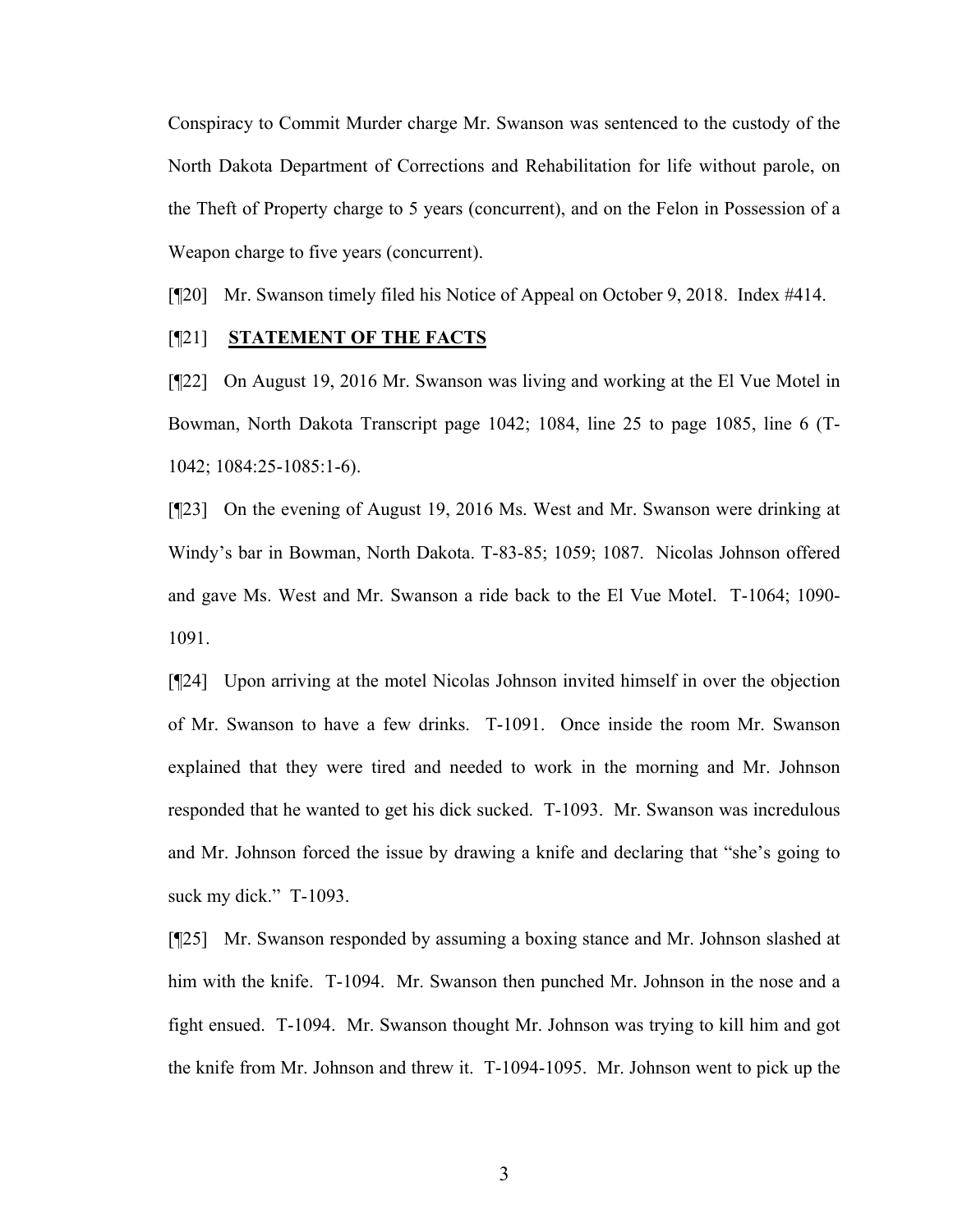knife and Mr. Swanson struck Mr. Johnson with a ratchet repeatedly incapacitating him. T-1096-1097. Ms. West hugged Mr. Swanson and thanked him for saving her. T-1097.

[¶26] While Mr. Swanson was holding Ms. West Todd Pashano entered the room. T-1097. Mr. West informed Mr. Pashano that Mr. Johnson had just tried to rape Ms. West. T-1097-1098. Mr. Pashano then started assaulting Mr. Johnson as Mr. Swanson watched in shock. T-1098-1099. Mr. Swanson wanted to stop Mr. Pashano but was afraid Mr. Pashano would turn on him so he left the room. T-1099.

[¶27] Mr. Swanson left the room and sat down in front of another room and listened. T-1099. Eventually Mr. Swanson went back to the room and observed Mr. Pashano leaving and Mr. Johnson laying on the ground with a flashlight in his rectum and a belt around his neck with Ms. West sanding naked covered in blood laughing. T-1100. Mr. Swanson was in shock. T-1101. Mr. Swanson left the room again and upon his return observed that Mr. Pashano had returned to the room and again assaulted Mr. Johnson. T-1102.

[¶28] Eventually Mr. Swanson, Mr. Pashano, and Ms. West left the hotel room, got into Mr. Johnson's truck and left the motel for Denver, Colorado. T-1194-1121.

## [¶29] **LAW AND ARGUMENT**

[¶30] **Did the jury instructions misinform the jury on culpability and is the Third Amended Information defective because under the definition of "knowingly" it is not possible to agree for the purpose of committing a conspiracy to "knowingly" cause the death of another?** 

#### [¶31] **Standard of Review**

[¶32] Jury instructions are fully reviewable on appeal. State v. Wilson, 2004 ND 51, ¶ 11, 676 N.W.2d 98. We review the instructions as a whole to decide whether they adequately and correctly inform the jury of the applicable law. State v. Anderson, 2016 ND 28, ¶ 31, 875 N.W.2d 496.

State v. Gunn, 2018 ND 95, ¶ 21, 909 N.W.2d 701, 707, cert. denied, 139 S. Ct. 231, 202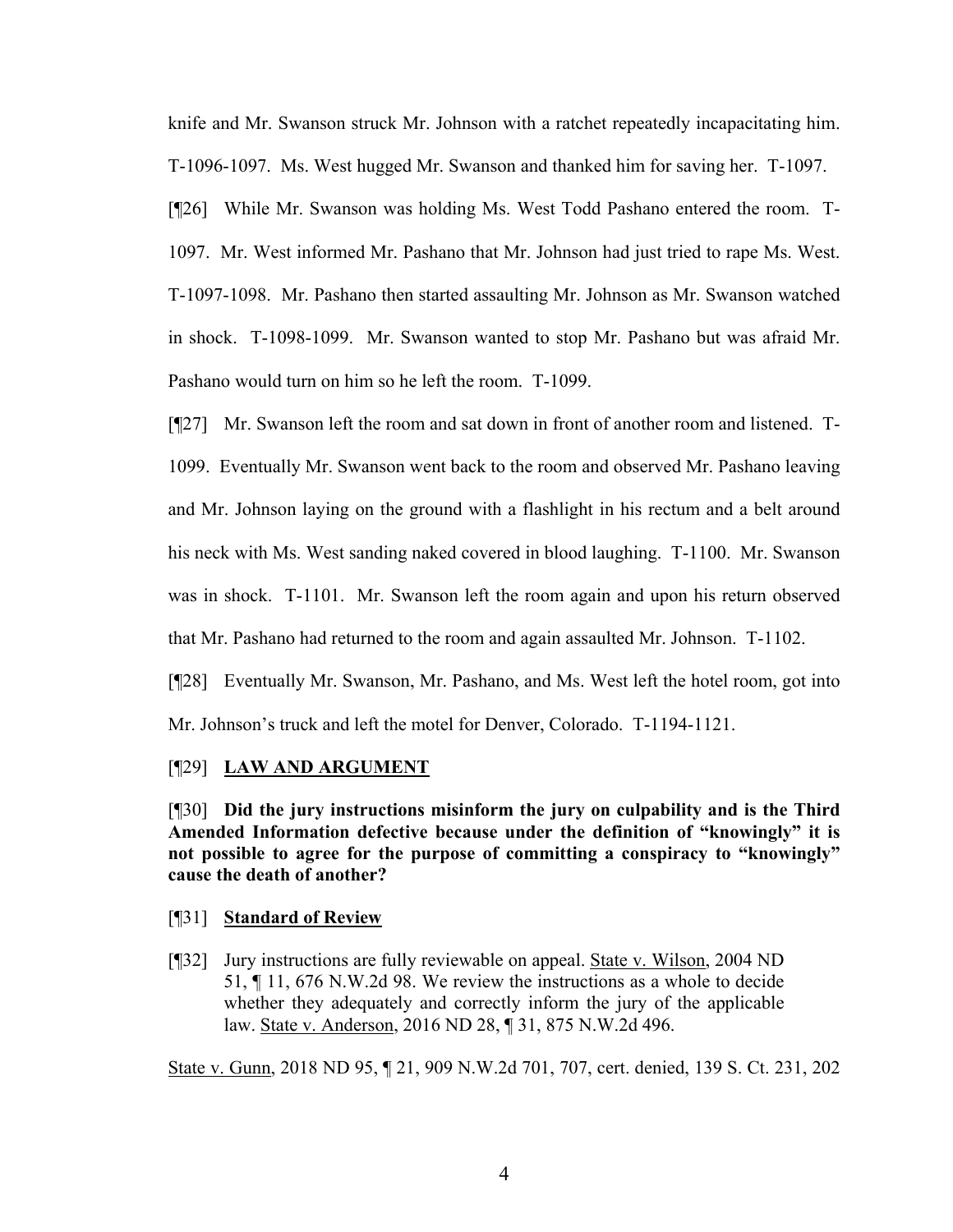#### L. Ed. 2d 128 (2018).

Jury instructions must correctly and adequately inform the jury of the applicable law and must not mislead or confuse the jury. State v. Pavlicek, 2012 ND 154, ¶ 14, 819 N.W.2d 521. Jury instructions are reviewed as a whole to determine whether they adequately and correctly inform the jury of the applicable law. Id*.* "The district court is not required to give instructions using the specific language the defendant requests, and may refuse to give a requested instruction if it is irrelevant or does not apply." State v. Montplaisir, 2015 ND 237, ¶ 29, 869 N.W.2d 435. The court errs if it refuses to instruct the jury on an issue that was adequately raised. Pavlicek, at ¶ 14. "A defendant is entitled to a jury instruction on a defense if there is evidence to support it and it creates a reasonable doubt about an element of the charged offense." State v. Samshal, 2013 ND 188, ¶ 14, 838 N.W.2d 463. The evidence is viewed in the light most favorable to the defendant to determine whether there is sufficient evidence to support a requested instruction. Id*.* 

City of Bismarck v. King, 2019 ND 74, ¶ 6, 924 N.W.2d 137, 140.

#### [¶33] **Argument**

[¶34] The main point of Mr. Swanson's argument is that conspiracy to knowingly cause the death of another human being is not an offense in North Dakota and therefore, in so far as the third amended information charges Mr. Swanson with conspiracy to knowingly cause the death of another human being, the third amended information is defective. See State v. Borner, 2013 ND 141, ¶ 24, 836 N.W.2d 383, 391–92 (**"**A charging document is defective if it fails to contain a " 'written statement of the essential elements of the offense.' " See State v. Bertram, 2006 ND 10, ¶ 23, 708 N.W.2d 913 (quoting State v. Frankfurth, 2005 ND 167, ¶ 7, 704 N.W.2d 564). The trial court obviously erred when it failed to apply this essential element of the offense of conspiracy to commit murder. Had it done so, it would have recognized the information was defective. See Olander, 1998 ND 50, ¶ 16, 575 N.W.2d 658.").

[¶35] In this case Mr. Swanson was charged by information with the crime of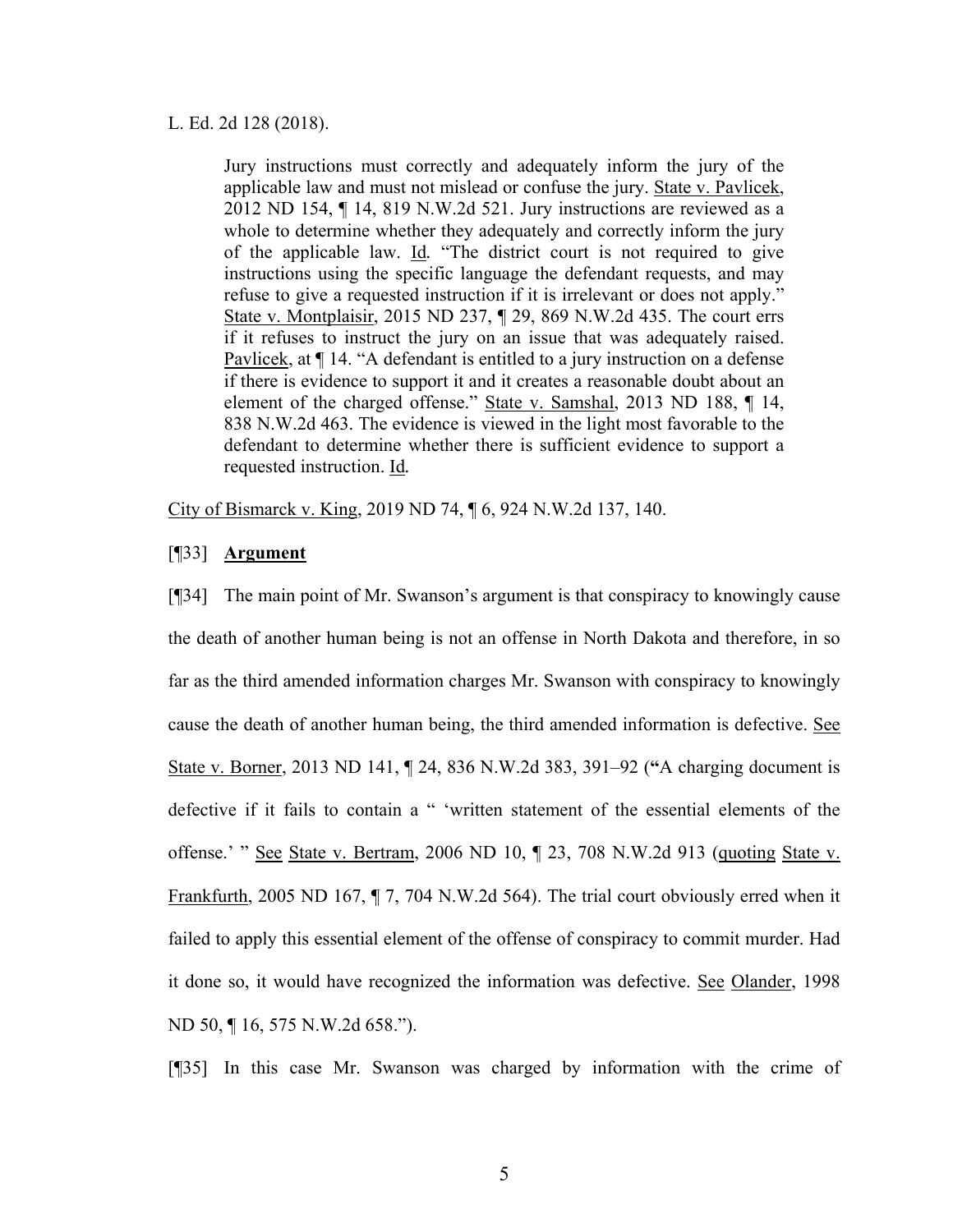conspiracy to commit murder. The third amended information specifically states:

The defendants agreed with one or more persons to engage in or cause conduct which in fact constituted the offense of Murder, and any one or more of such persons committed an overt act to effect the objective of the conspiracy, specifically the defendants agreed with each other to intentionally or knowingly cause the death of Nicholas Johnson, and the defendants committed the overt act or acts of obtaining a weapon(s), inviting Nicholas Johnson into their motel room, striking Nicholas Johnson in the head with an object, stomping Nicholas Johnson, cinching a belt around Nicholas Johnson's neck, or concealment of the evidence of the crime.

The third amended information further referenced N.D.C.C. § 12.1-06-04 and § 12.1-16-

 $01(1)(a)$ .

[¶36] The crime of conspiracy in North Dakota is a statutory crime as described in

N.D.C.C. § 12.1-06-04 as follows:

1. A person commits conspiracy if he agrees with one or more persons to engage in or cause conduct which, in fact, constitutes an offense or offenses, and any one or more of such persons does an overt act to effect an objective of the conspiracy. The agreement need not be explicit but may be implicit in the fact of collaboration or existence of other circumstances.

2. If a person knows or could expect that one with whom he agrees has agreed or will agree with another to effect the same objective, he shall be deemed to have agreed with the other, whether or not he knows the other's identity.

3. A conspiracy shall be deemed to continue until its objectives are accomplished, frustrated, or abandoned. "Objectives" includes escape from the scene of the crime, distribution of booty, and measures, other than silence, for concealing the crime or obstructing justice in relation to it. A conspiracy shall be deemed abandoned if no overt act to effect its objectives has been committed by any conspirator during the applicable period of limitations.

4. It is no defense to a prosecution under this section that the person with whom such person is alleged to have conspired has been acquitted, has not been prosecuted or convicted, has been convicted of a different offense, is immune from prosecution, or is otherwise not subject to justice.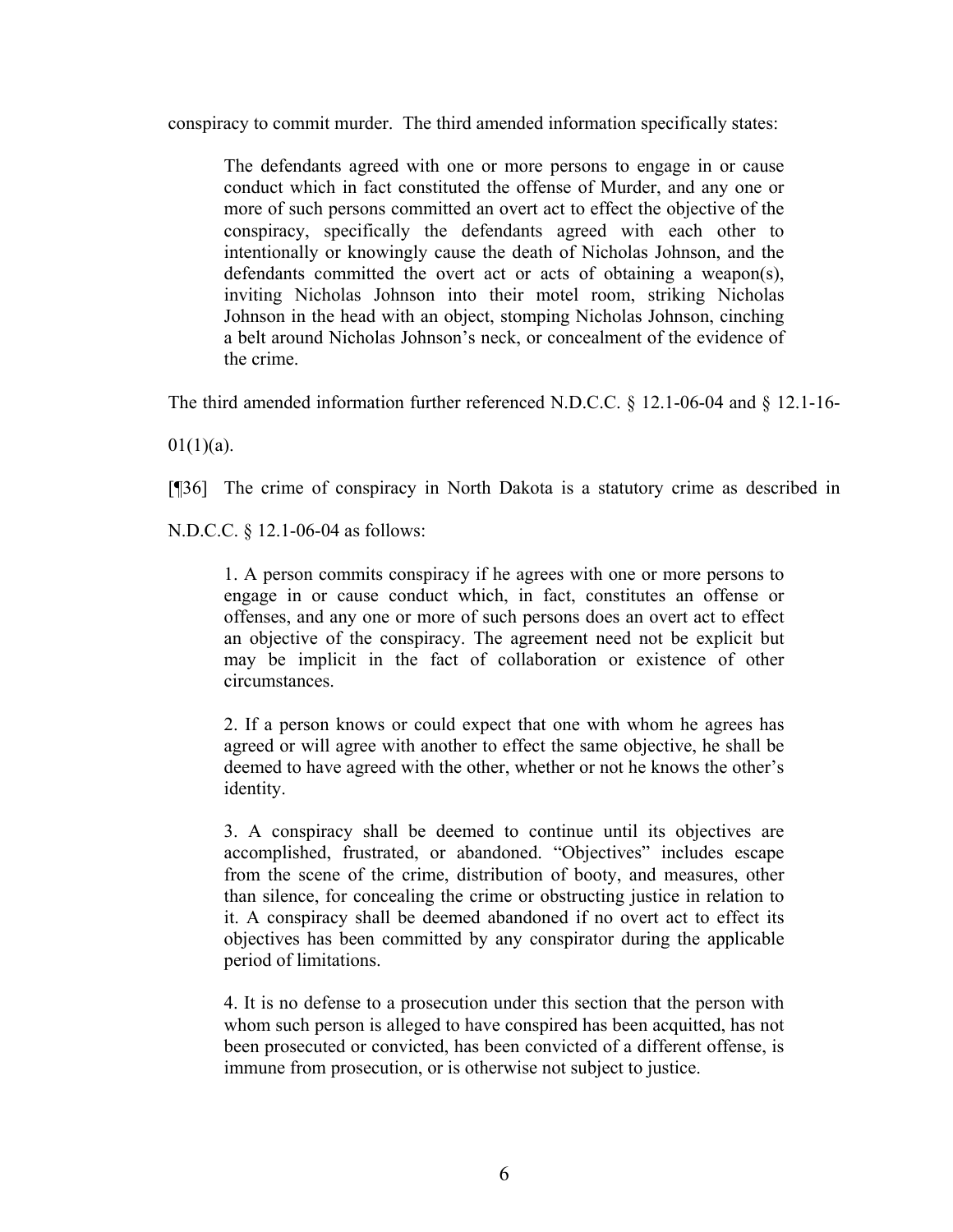5. Accomplice liability for offenses committed in furtherance of the conspiracy is to be determined as provided in section 12.1-03-01.

6. Conspiracy is an offense of the same class as the crime which was the objective of the conspiracy.

[¶37] The crime of murder, as referenced in the third amended information, is described in N.D.C.C.  $\S$  12.1-16-01(1)(a) as follows:

1. A person is guilty of murder, a class AA felony, if the person:

a. Intentionally or knowingly causes the death of another human being;

[¶38] There is no pattern criminal jury instruction written by the committee for conspiracy to commit murder. The preliminary and final jury instructions submitted to the jury by the District Court included language charging conspiracy to commit murder as both an intentional crime or a knowing crime. Mr. Swanson argues that doing so was an error and that conspiracy to "knowingly" cause the death of another human being is not a cognizable offense in North Dakota. See State v. Borner, 2013 ND 141, ¶ 7, 836 N.W.2d 383, 386 ("We conclude conspiracy to commit murder requires a finding of intent to cause death . . ..").

[¶39] The crime of conspiracy is a specific intent crime. State v. Borner, 2013 ND 141, ¶ 20, 836 N.W.2d 383, 391 ("We conclude conspiracy is a specific intent crime . . .."). Specific intent crimes require that the State prove an illegal purpose whereas general intent crimes require no such proof of purpose. Id. Intentionally and knowingly are each defined separately in N.D.C.C. § 12.1-02-02 as follows:

a. "Intentionally" if, when he engages in the conduct, it is his purpose to do so.

b. "Knowingly" if, when he engages in the conduct, he knows or has a firm belief, unaccompanied by substantial doubt, that he is doing so, whether or not it is his purpose to do so.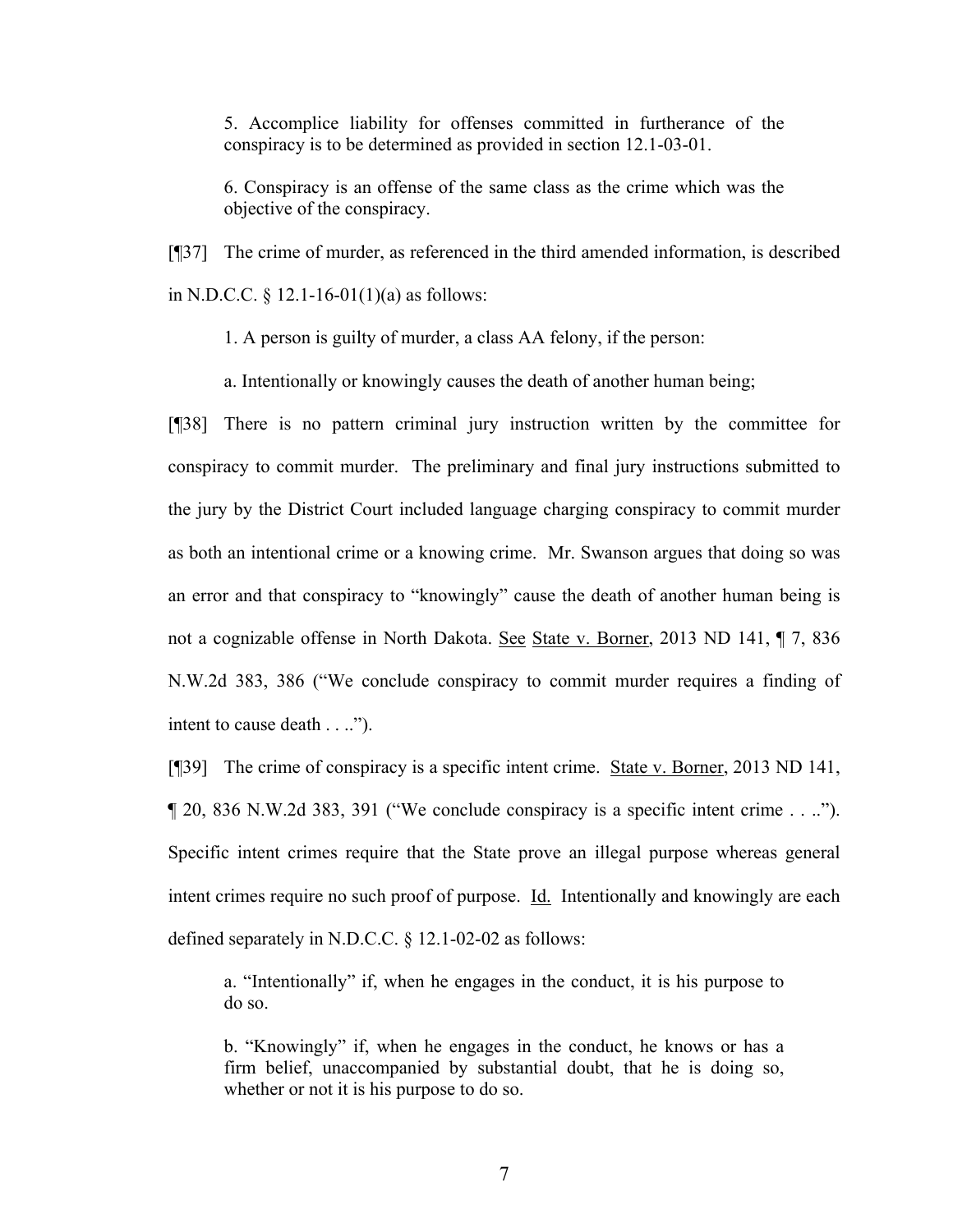Further, the North Dakota Supreme Court has explained that "[t]he highest level of culpability is intentionally. State v. Rufus, 2015 ND 212,  $\P$  22, 868 N.W.2d 534." State v. Gunn, 2018 ND 95, ¶ 24, 909 N.W.2d 701, 708, cert. denied, 139 S. Ct. 231, 202 L. Ed. 2d 128 (2018)(explaining the difference in culpability between knowingly and intentionally). Therefore a charge of homicide pursuant to N.D.C.C.  $\S$  12.1-16-01(1)(a) is both a specific intent and a general intent crime because the statute includes the culpability requirements of knowingly (general intent, no proof of purpose requirement) and intentionally (specific intent, proof of purpose requirement).

[¶40] By way of comparison the North Dakota Supreme Court has previously determined that in North Dakota conspiracy to commit unintentional murder is not a cognizable crime. State v. Borner, 2013 ND 141, ¶ 20, 836 N.W.2d 383, 391 ("We conclude conspiracy is a specific intent crime requiring intent to agree and intent to achieve a particular result that is criminal. Specifically, to find a person guilty of conspiracy to commit murder, the State must prove (1) an intent to agree, (2) an intent to cause death, and (3) an overt act. See State v. Keller, 2005 ND 86, ¶ 51, 695 N.W.2d 703."). The difference between "intentionally" and "knowingly" causing death is that for "knowingly" there is no requirement for the State to prove it was the defendant's purpose to cause death whereas for "intentionally" the State must prove it was the defendant's purpose to cause death. Therefore the crime of conspiracy to "knowingly" cause the death of another human being is not a cognizable crime in North Dakota because the definition of "knowingly" relieves the State from proving it was the defendant's purpose to cause death.

[¶41] The basic tenet of criminal justice is that a defendant will be punished only for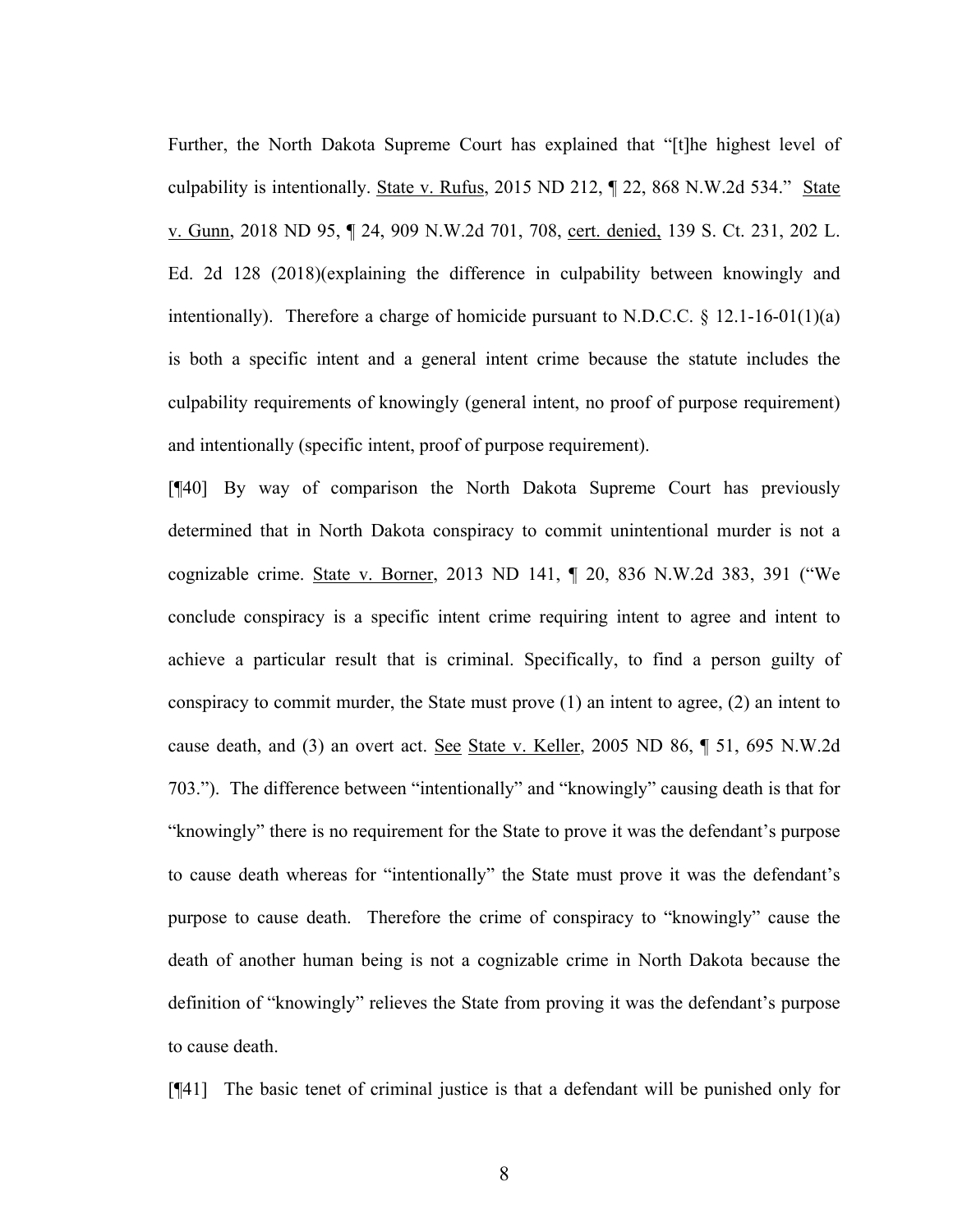committing an unlawful act. Constitution of North Dakota, Article 1, §12. When a conviction is based on any one of several grounds, each ground must constitute an unlawful activity. For example in Stromberg v. California, 283 U.S. 359 (1931) the United States Supreme Court ruled that considerations of fairness required a reversal of a general verdict of guilty when any of the bases of the verdict are constitutionally invalid. Id. at 368 ("As there were three purposes set forth in the statute, and the jury was instructed that their verdict might be given with respect to any one of them, independently considered, it is impossible to say under which clause of the statute the conviction was obtained. If any one of these clauses, which the state court has held to be separable, was invalid, it cannot be determined upon this record that the appellant was not convicted under that clause."). This rule from Stromberg has been applied to conspiracy cases. See Yates v. U.S., 354 U.S. 516, 529 (1957)(Court reversed a conspiracy conviction determining that statute of limitations had run on the second objective of the conspiracy and the jury was only asked to deliver a general verdict.).

[¶42] In this case the State alleged in the third amended information two different objectives of the conspiracy listed in the disjunctive; those being an agreement to either intentionally or knowingly cause the death of Nicholas Johnson. Because conspiracy to knowingly case death is not a cognizable offense in North Dakota a general verdict form as provided by the District Court to the jury over the objection of Mr. Swanson violated the rule established in Stromberg and should lead to a reversal. Compare Jones v. State, 301 Ga. 94, 98, 799 S.E.2d 749, 753 (2017) ("[I]t is clear that we reversed the felony murder conviction not because there was insufficient evidence to support one of its possible predicates but because one of those predicates was premised on an erroneous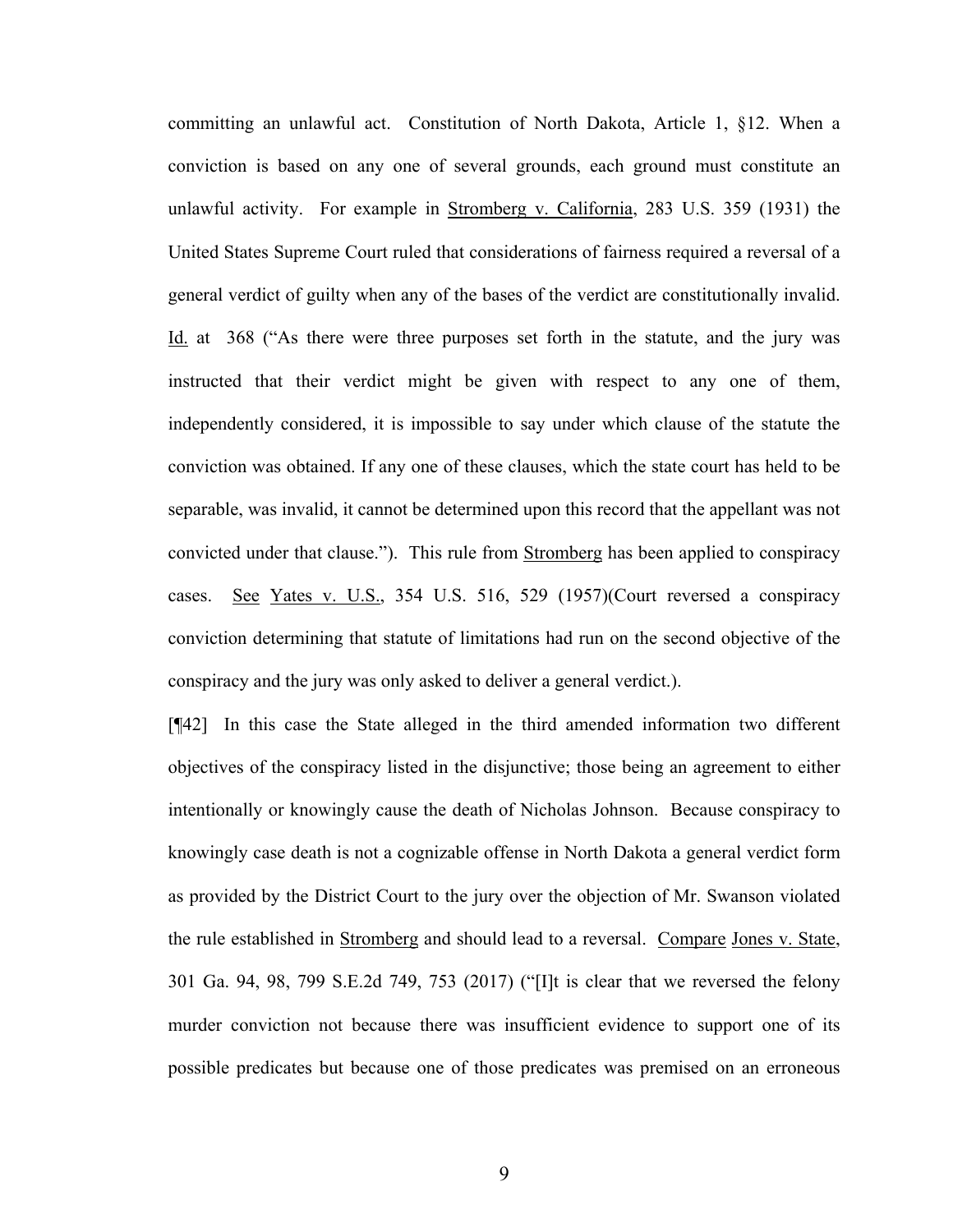jury instruction.").

[¶43] "An individual cannot intend to achieve a particular offense that by its definition is unintended. Borner, at ¶ 18." Dominguez v. State, 2013 ND 249, ¶ 13, 840 N.W.2d 596, 600. When parties agree to achieve an objective that by definition is not a crime it is impossible for those parties to be guilty of a criminal conspiracy. If one of several objectives does not state a crime, then the defendants are being charged with a conspiracy to commit acts only some of which are illegal. In such cases, a general verdict of guilty on the conspiracy count would violate the rule established in Stromberg because the defendant may have been convicted solely on the basis of an agreement to achieve a crime that is not cognizable. Such is the situation with the charge of conspiracy against Mr. Swanson because the charge of conspiracy to knowingly cause the death of a human being is not cognizable whereas the charge of conspiracy to intentionally cause the death of a human being is cognizable.

[¶44] In State v. Rambousek, 479 N.W.2d 832 (N.D. 1992), the North Dakota Supreme Court wrote, "[O]ur legislative history clearly supports the view that the word 'agreement' within N.D.C.C. § 12.1-06-04(1) focuses upon the individualized intent and conduct of the defendant-conspirator . . ." Therefore in order to conspire to commit murder it must be the defendant's purpose to commit murder or there can be no conspiracy to commit murder. Mr. Swanson objected to the District Court's jury instructions and submitted proposed written instructions. Index #202. Mr. Swanson's proposed jury instructions cured the issue of Mr. Swanson being charged with a noncognizable offense but were not used by the District Court. The District Court committed error and the Judgment must be vacated.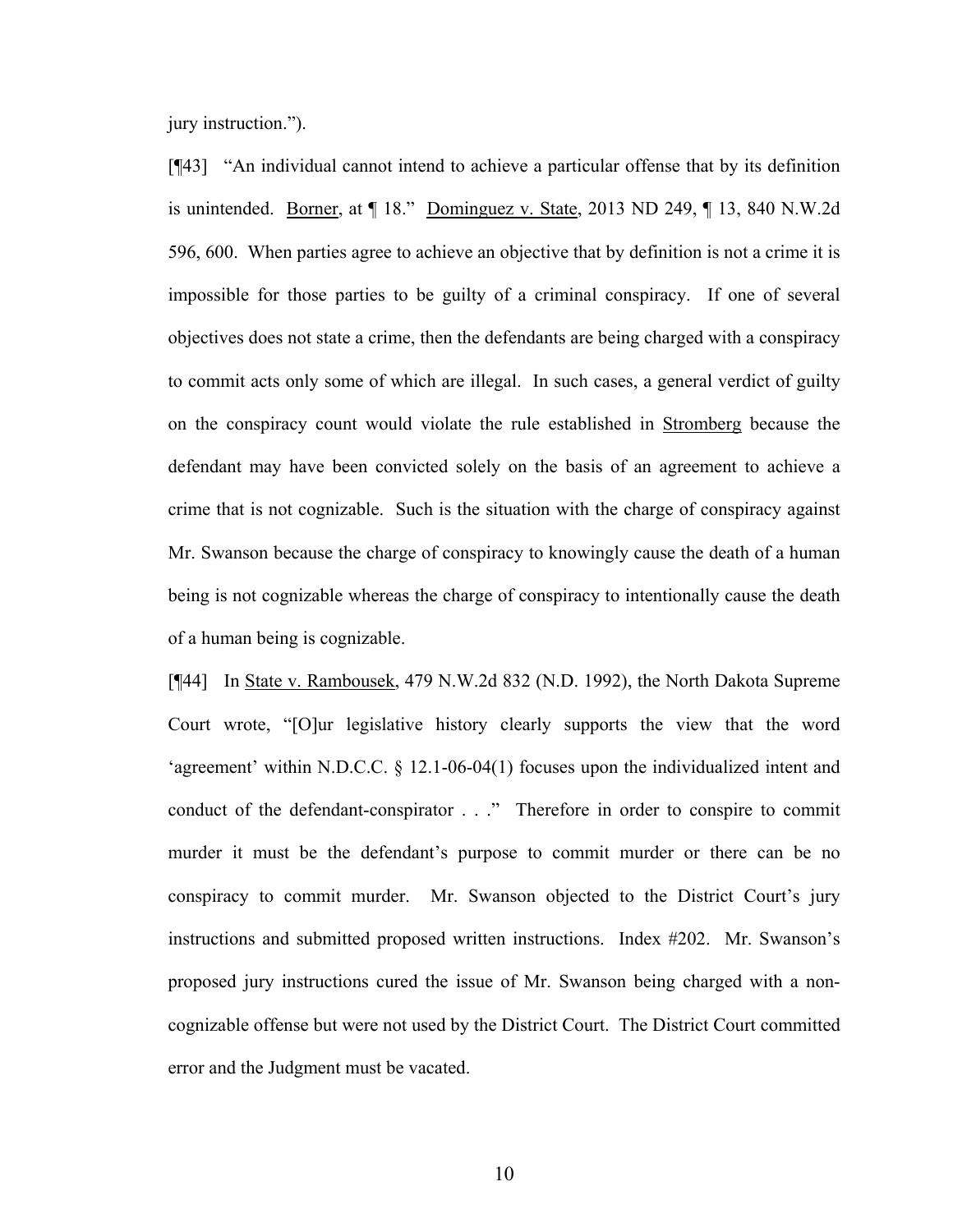## [¶45] **CONCLUSION**

[¶46] Based on the foregoing arguments and law Mr. Swanson respectfully requests that Criminal Judgment be reversed or vacated.

Dated: May 1, 2019 /s/ Thomas F. Murtha IV Thomas F. Murtha IV (06984) PO Box 1111 Dickinson ND 58602 701-227-0146 murthalawoffice@gmail.com Attorney for Appellant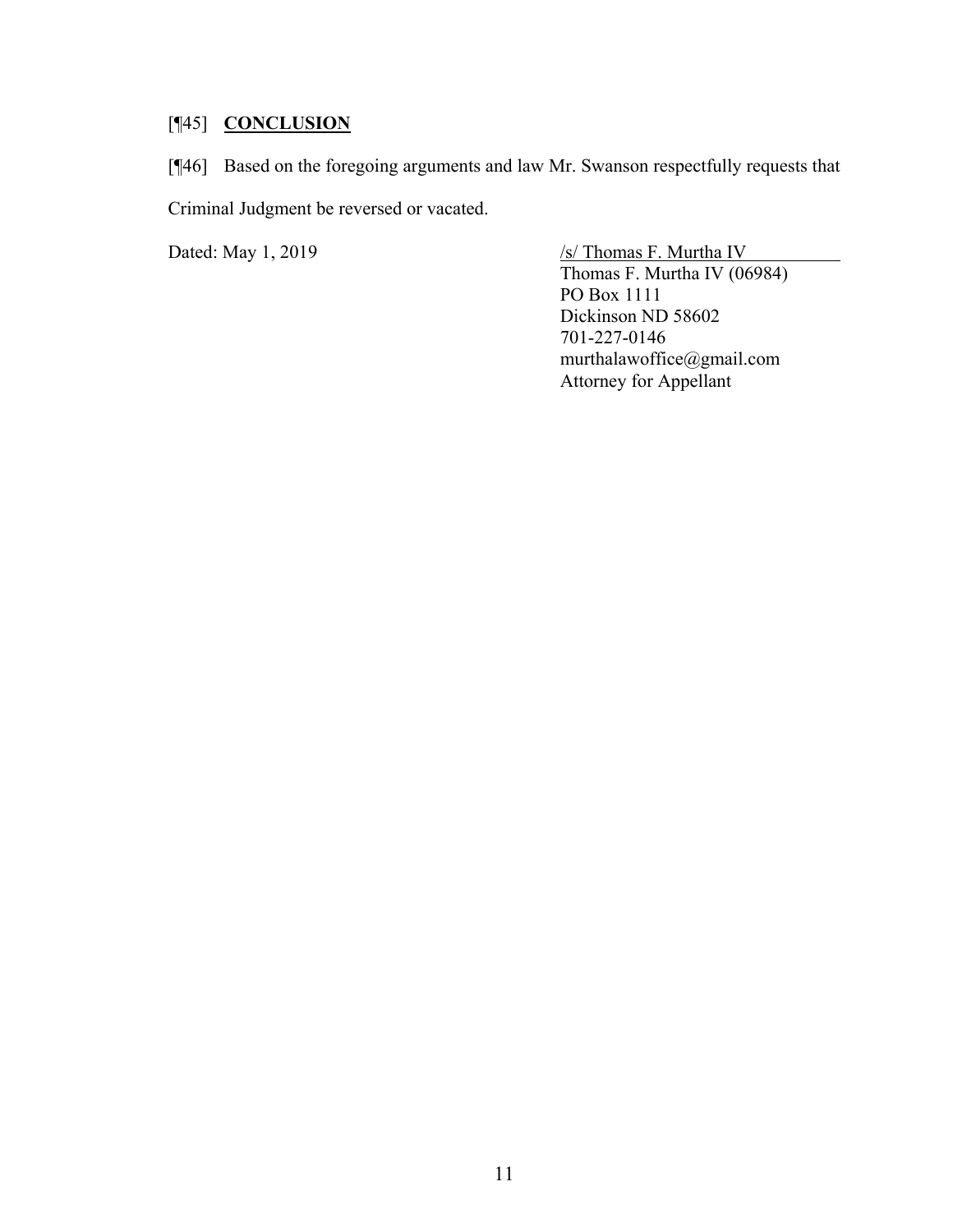#### IN THE SUPREME COURT

## STATE OF NORTH DAKOTA

State of North Dakota,

Appellee

v.

Chase Duane Swanson,

Appellant.

Supreme Court Case No. 20180373 District Court Case No. 06-2016-CR-00085

## **CERTIFICATE OF SERVICE FOR APPELLANT'S BRIEF AND APPENDIX**

[¶1] Thomas F. Murtha IV is an attorney licensed in good standing in the State of North Dakota, Attorney ID 06984, and states that on May 1, 2019 he electronically served the following on the Bowman County States Attorney and the North Dakota Attorney General:

APPELLANT'S BRIEF

APPELLANT'S APPENDIX

by sending an electronic copy to the email address aweiss@bowmancountynd.gov

and bkdemellorice@nd.gov. Dated: May 1, 2019

Thomas F. Murtha IV

Thomas F. Murtha IV Attorney ID 06984 PO Box 1111 58602-1111 701-227-0146 murthalawoffice@gmail.com